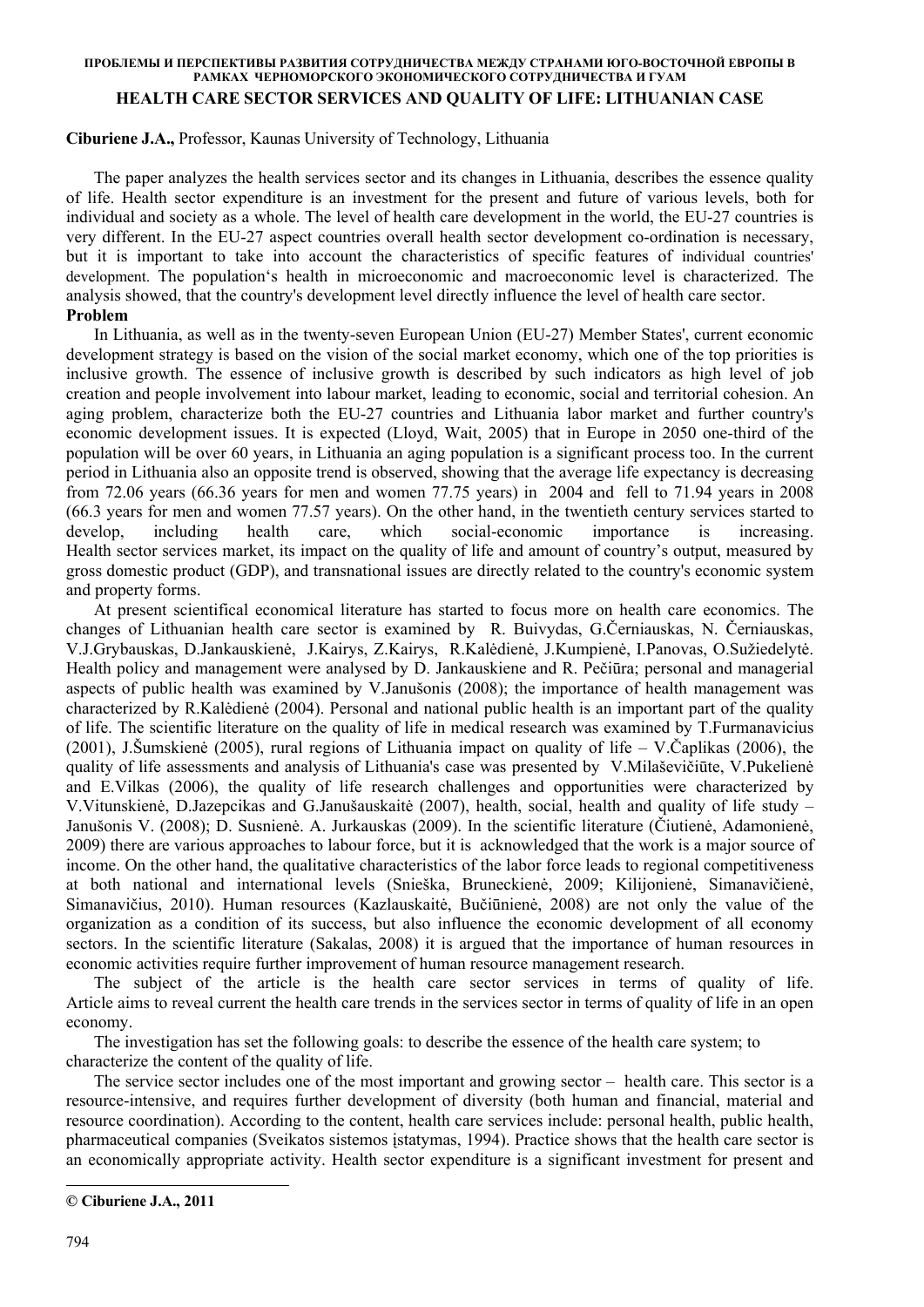future at different levels (both individual and society as a whole). At present inclusive economic growth must include the health care field, as the country's population and economic-social differences caused by medical problems of sustainability. The point of view of the health policy for sustainable development is different from the health point of view of social differences.

# **The services of health care sector**

The service area includes a variety of activities including: education, health care, public utilities, public transport, culture and so on. Their dynamics (in bill. LTL and in %; 1EUR=3.4528 LTL) are shown in Table 1. The statistical data shows (see Table 1) the relative weight of services in Lithuania's GDP by industry structure, which has a tendency to increase. The analysis of the relative weight of the services in 1994-2009 period increased from 57.7% (year 1994) to 69.6% (year 2009). Health care services in the structure of the GDP also has increased from 2.4% to 4.1%.

| Indicator        | Current prices, in mill. LTL |         |         | $\frac{0}{0}$ |         |       |       |       |       |      |
|------------------|------------------------------|---------|---------|---------------|---------|-------|-------|-------|-------|------|
|                  | 1994                         | 2000    | 2004    | 2008          | 2009    | 94    | 00    | 04    | 08    | 09   |
| 1. Agriculture   | 1706.2                       | 3088.0  | 3283.7  | 3713.4        | 2769.8  | 10.1  | 6.9   | 5.9   | 3.7   | 3.4  |
| 2.Industry       | 4315.8                       | 10672,1 | 14291,4 | 21568,0       | 16934,5 | 5,5   | 3,8   | 25,4  | 21,6  | 20,6 |
| 3. Construction  | 1155.6                       | 2533.2  | 4020.0  | 9988.4        | 5279.6  | 6.8   | 5.6   | 7.2   | 10.0  | 6.4  |
| 4. Wholesale     | 2806.6                       | 6137.9  | 10059.3 | 17082.7       | 13919.1 | 16.6  | 13.7  | 18.0  | 17.1  | 16.9 |
| and retail trade |                              |         |         |               |         |       |       |       |       |      |
| 5. Restaurants   | 221.4                        | 561.4   | 849.0   | 1322.5        | 1154.5  | 1.4   | 1.2   | 1.5   | 1.3   | 1.4  |
| and hotels       |                              |         |         |               |         |       |       |       |       |      |
| 6. Transport,    | 1611.8                       | 4973.7  | 7184.8  | 12157.0       | 11350.5 | 9.5   | 11.1  | 12.8  | 12.2  | 13.8 |
| storame, com-    |                              |         |         |               |         |       |       |       |       |      |
| munication       |                              |         |         |               |         |       |       |       |       |      |
| 7. Financial     | 794.0                        | 957.7   | 1260.4  | 3286.3        | 1857.3  | 4.7   | 2.1   | 2.2   | 3.3   | 2.3  |
| intermediation   |                              |         |         |               |         |       |       |       |       |      |
| 8. Public admi-  | 804.1                        | 2769.6  | 2975.0  | 6649.6        | 6191.5  | 4.8   | 6.2   | 5.3   | 6.7   | 7.5  |
| nistration and   |                              |         |         |               |         |       |       |       |       |      |
| defence, comp-   |                              |         |         |               |         |       |       |       |       |      |
| ulsory soc. sec. |                              |         |         |               |         |       |       |       |       |      |
| 9. Education     | 674.6                        | 2776.2  | 3024.5  | 4851.3        | 5233.6  | 4.0   | 6.2   | 5.4   | 4.9   | 6.3  |
| 10. Health and   | 410.7                        | 1506.2  | 1684.9  | 3308.3        | 3402.6  | 2.4   | 3.3   | 3.0   | 3.3   | 4.1  |
| social work      |                              |         |         |               |         |       |       |       |       |      |
| 11.Other         | 2403.4                       | 8954.0  | 14335.7 | 26421.4       | 17573.0 | 14.2  | 19.9  | 13.1  | 19.2  | 23.7 |
| Total            | 16904.0                      | 44930.0 | 62440.2 | 111482.6      | 91525.9 | 100.0 | 100.0 | 100.0 | 100.0 | 100. |

|  | The structure and dynamics of Lithuanian GDP according to economics activities in 1994-2009 |
|--|---------------------------------------------------------------------------------------------|
|  |                                                                                             |

Source: Lithuanian department of statistics.

These services can be grouped into two categories: 1) human capital restoring and expanding services (fulfilling social, cultural, spiritual and intellectual needs; creation conditions, necessary to maintain normal economic activity). This group includes education, health care, sports, tourism; 2) service, which provides favorable conditions for socio-economic expression of human capital or household comfort assumptions (domestic service, transportation, communications, trade).

The scientific literature (Buivydas, 2010, 147) identifies a variety of other health care criteria: content of health activities (personal health care, public health care, pharmaceutical activity); the nature of services (location and time), the institution providing the service property form, according to the System of National Accounts. The health policy in Lithuania is focused primarily on the reduction of health care disparities of the lower social status people groups to improve the quality of health care. In the aspect of sustainable development it is important that economic and social fields, complementing each other, worke as an important health improvement instrument. On the other hand, the health of the population is the instrument for further development of the economy, productivity growth and well-being. The changes of health care sector sales revenue is shown in Table 2. The dynamics of social services (which includes 1) health care and social work, 2) education and 3) a recreational, cultural and sporting activities) compared with the dynamics of business services and public utilities and other services evolution in 2000-2007 period. The analysis shows that social services in the structure of all services are characterized by a downward trend. The analysis of all services shows, that the most rapidly growing service sector is business services (real estate, machinery and equipment without operator and household goods, computers and related activities, legal activities,

**Table 1.**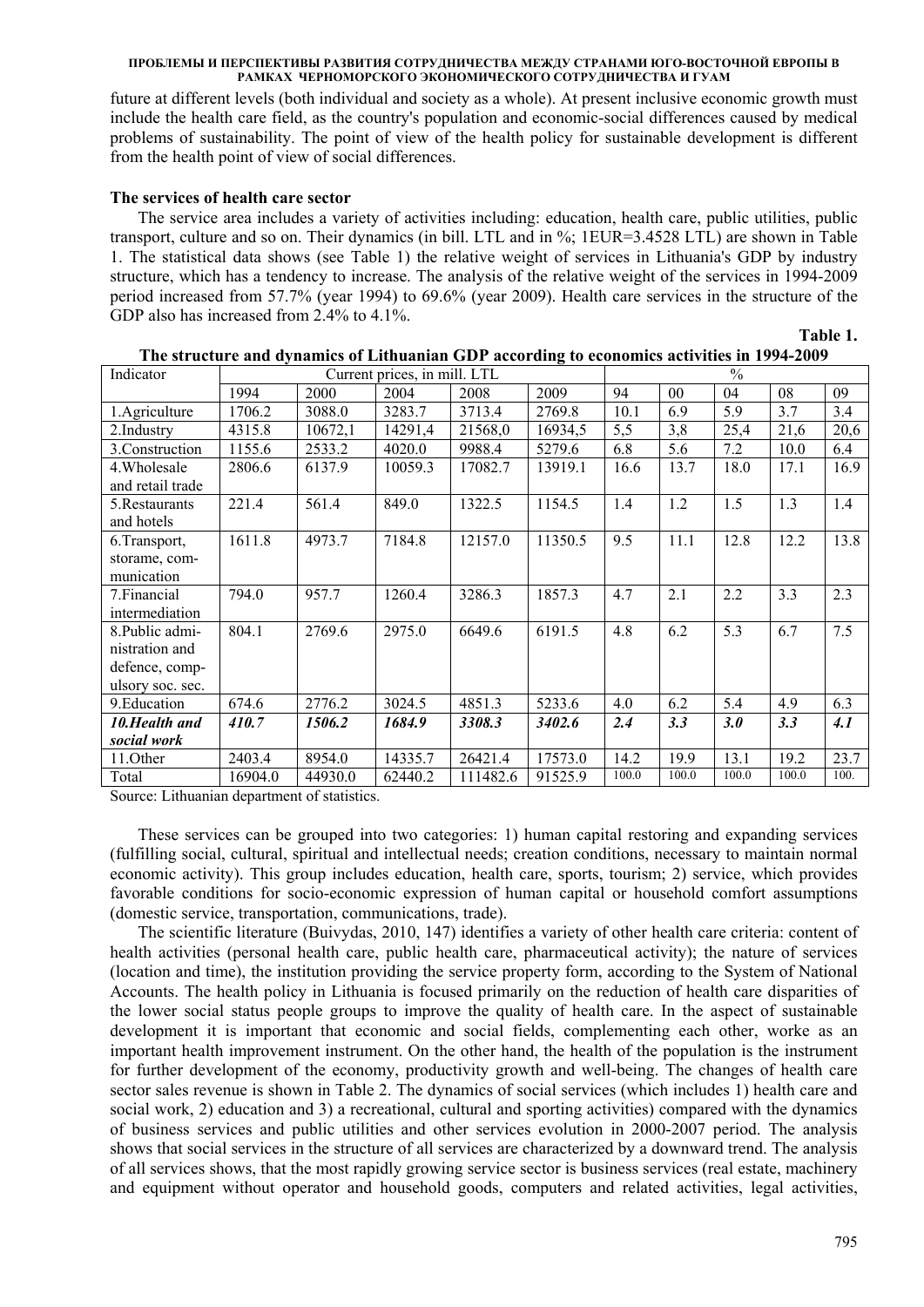accounting, bookkeeping and auditing activities, tax consultancy and so on.), which has grown from 47, 3% to 62.8% during 2000-2007 period. The relative weight of social services was decreased, accordingly from 43.8% to 30.8%

|                                                                                                |       |       |       |       |       |       |       | Table 2. |
|------------------------------------------------------------------------------------------------|-------|-------|-------|-------|-------|-------|-------|----------|
| The structure of income of service in health care and social work in Lithuania 2000-2007, in % |       |       |       |       |       |       |       |          |
| Indicator                                                                                      | 2000  | 2001  | 2002  | 2003  | 2004  | 2005  | 2006  | 2007     |
| 1. Health care and social work                                                                 | 100.0 | 100.0 | 100.0 | 100.0 | 100.0 | 100.0 | 100.0 | 100.0    |
| 1.1. Human health activities                                                                   | 85.4  | 84.9  | 84.4  | 84.4  | 83.7  | 84.2  | 84.2  | 81.5     |
| 1.2. Sanatorium treatment                                                                      | 5.2   | 4.6   | 4.3   | 4.6   | 4.9   | 5.4   | 5.0   | 5.0      |
| 1.3. Dental practice activities                                                                | 3.5   | 3.6   | 3.7   | 3.6   | 4.0   | 3.9   | 4.6   | 6.2      |
| 1.4. Other human health care activities                                                        | 1.0   | 1.1   | 1.2   | 1.3   | 1.3   | 1.0   | 1.1   | 2.1      |
| 1.5. Ambulance transport (of patiens) activities                                               | 2.2   | 2.5   | 2.4   | 2.5   | 2.4   | 2.3   | 2.2   | 1.8      |
| 1.6. Veterinary activities                                                                     | 1.0   | 1.5   | 2.3   | 1.9   | 1.9   | 1.4   | 1.0   | 1.1      |
| 1.7. Social work activities                                                                    | 1.7   | 1.9   | 1.7   | 1.7   | 1.7   | 1.8   | 2.0   | 2.0      |
| 2. Total services                                                                              | 100.0 | 100.0 | 100.0 | 100.0 | 100.0 | 100.0 | 100.0 | 100.0    |
| 2.1. Social services                                                                           | 43,8  | 40.0  | 36,4  | 35,8  | 35,6  | 33,7  | 31,3  | 30,8     |
| 2.2. Business activity                                                                         | 47,3  | 51.7  | 55,8  | 56,3  | 57,1  | 58.9  | 61,6  | 62,8     |
| 2.3. Public utilities and other personal service                                               | 8,9   | 8,3   | 7,8   | 7,9   | 7,4   | 7,4   | 7,2   | 6,3      |
| activities                                                                                     |       |       |       |       |       |       |       |          |

Source: Paslaugos, 2008, 50-51.

# **Health and Quality of Life**

Health and human wealth have been associated from the six decade of twentieth century. The macroeconomic level of population health reflects the public health, which is one of the quantitative and qualitative characteristic of the workforce, economic and social activity level of the population in the labor market. The scientific literature indicates that the loss due to illness, temporary disability, for the first time of the disability (disability) represents 15-19% of GDP (Акопян, Шиленко, Юрьева, 2003, 33).

The main task of health care is to reduce disability. Practice shows that a temporary disability increases the losses in the Lithuanian economy. As indicates in the Table 3, the average duration of temporary disability has increasing trend, calculated in average duration in days. The losses due to temporary disability in the Lithuanian economy have increased from 11.91 days per year 2006 till 12.85 days per year 2008. The main reasons of temporary disability are: a personal disease, and close person to take care of, accidents at home. All these factors of temporary disability have growing tendency, as shown in Table 3. Another important indicator is what the country's population health is: individuals who first established the level of disability.

**Table 3.** 

# **The changes of a temporary disability and individuals who first established the level of disability in Lithuania, during 2006-2008 year period**

| Indicator                                                     | 2006  | 2007  | 2008  |
|---------------------------------------------------------------|-------|-------|-------|
| Temporary disability                                          |       |       |       |
| 1.1. Number of cases for 1000 insured                         | 527.2 | 589.1 | 571.2 |
| 1.2. The average duration of one case, in days                | 11.91 | 11.93 | 12.85 |
| 2. Case number for 1000 insured according to different causes |       |       |       |
| 2.1. The disease                                              | 404.3 | 462.0 | 449.0 |
| 2.2. The nursing                                              | 64.1  | 67.1  | 62.1  |
| 2.3. The accidents at home                                    | 52.5  | 55.1  | 55.6  |
| Individuals who first established the level of disability     |       |       |       |
| 1.1.1000working-age people                                    | 9.6   | 120   | 12.5  |
| male                                                          | 10.2  | 12.6  | 13.4  |
| female                                                        | 8.8   | 11.3  | 11.6  |
| Health expenditure foro ne person, in EUR                     | 439   | 524   |       |

Source: Lithuanian health care centre.

Comparing the expenditure of government in Lithuania and in the EU-27 under the state-funded areas, reveals that our country's defense and business spending are bigger than the EU-27 government spending. Statistical data shows, that Lithuanian government is spending relatively less on the following areas: social welfare, general government services, health, housing and municipal economy. Lithuanian government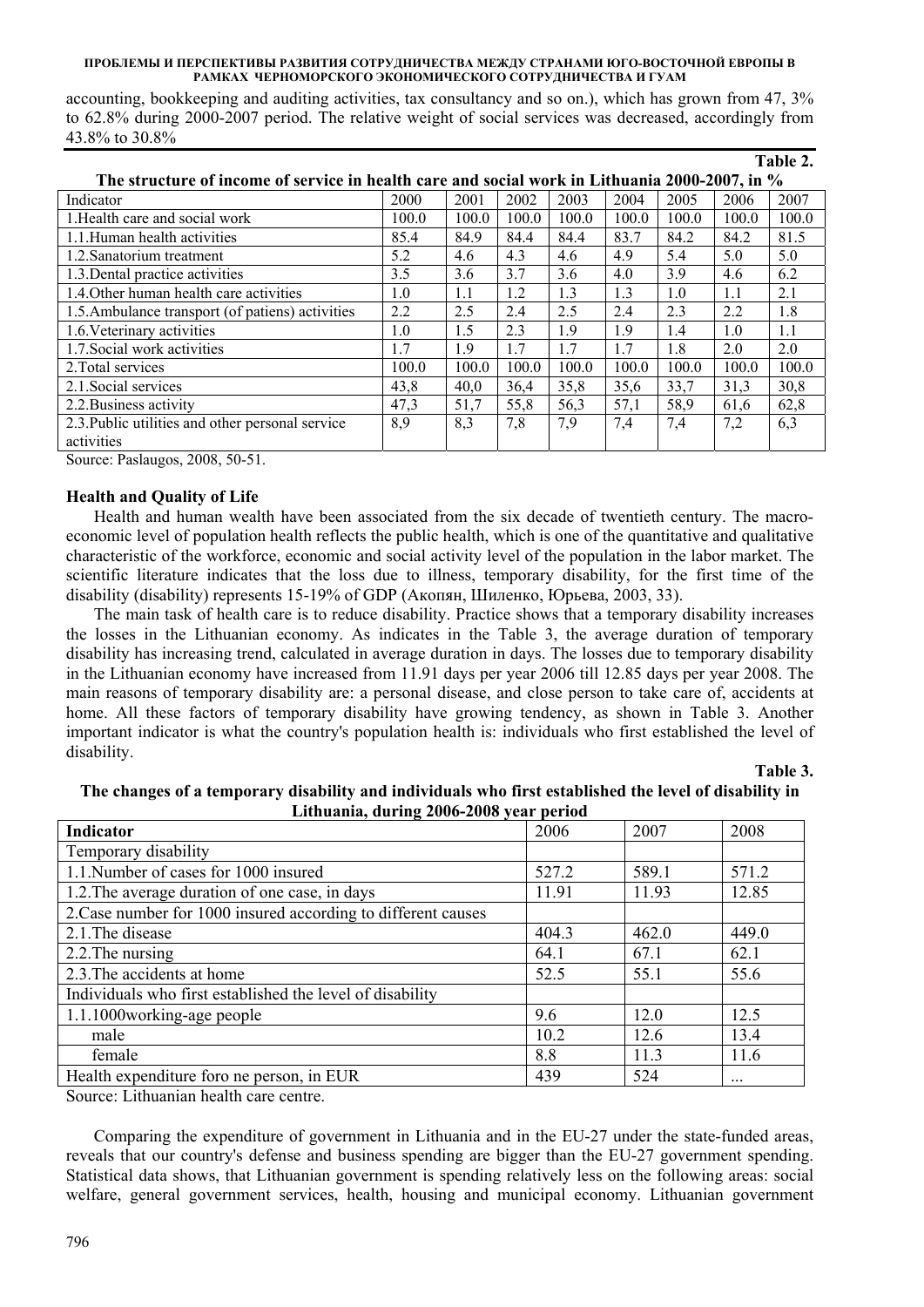spending for education, environmental protection, public order and public security, recreational, cultural and religious needs in year 2007 are close to the average government spending of the EU-27 states. The changes of government expenditure (as a percentage of their GDP) in Lithuania and the EU-27 are given in Table 4.

Population health is one of the main factors for further development of the economy, productivity growth and well-being. Individual economic units (microeconomic level) affects the collective (group) health needs, as leaders of organizations often wished that employees were healthy and would actively participate in economic activities. Health is a public, personal, physical, mental and social well-being (Health Systems Act, 1994).

The main objectives of health promotion activities:

1) to reduce individual social groups, social and professional gap between the other groups in health status indicators, without compromising the general health level;

2) to protect people from diseases preventable death and disability;

3) to increase life free of illness and improve quality of life;

4) to increase the economic and social performance of the population.

The quality of life (QOL) is measured by the index of quality of life (QOLI), which summarizes the nine variables: the standard of living, health, political stability, family, social life, climate (geographical conditions), job security, political freedom and gender equality. QOLI structure shows that health is an important parameter and determines the level of human activity in the labor market (Learn how we calculate  $\ldots$ , 2010). According to this index, in 2005 Lithuania among 111 countries, participated in a study, took 63<sup>th</sup> place. In 2010 Lithuania among 194 countries, participated in a study, took  $22<sup>th</sup>$  place. It is clear that these estimations depend on the results of the methodologies used to underestimate the central and eastern European countries, development patterns, including poor health sector reflects the impact on quality of life, it shows another indicator - the Consumer Health Index (Euro Health Consumer Index) has much worse results (Euro Health Consumer Index 2006, 2006; Bjornberg, Garrofe, 2009). Lithuania health sector must intensify their activities. This course emphasizes the further development of the European Health Consumer Index, which shows and compares the sector of EU member states, including Lithuania, health system performance assessment of five key criteria: 1) patients' rights, 2) patients receive the information, and 3) the results of treatment 4) the system of patient acceptance and 5) the availability of medicines. In 2006 Lithuania joined for the first time for the index calculation, and was involved in the study, and was 26 out of 26 European countries. In 2009 among 33 participating European countries, Lithuania took place  $29<sup>th</sup>$ , leaving behind Albania (30), Latvia (31), Romania (32) and Bulgaria (33).

**Table 4.** 

| ATIJF                            |           |      |         |      |                                  |         |  |  |
|----------------------------------|-----------|------|---------|------|----------------------------------|---------|--|--|
| Indicator                        | Lithuania |      | $ES-27$ |      | Difference (Lithuania $-ES-27$ ) |         |  |  |
|                                  | 2004      | 2007 | 2004    | 2007 | 2004                             | 2007    |  |  |
| The general government services  | 4,1       | 3,9  | 6,4     | 6,1  | $-2,3$                           | $-2,2$  |  |  |
| Defense                          | 1,4       | 1,9  | 1,6     | 1,5  | $-0,2$                           | 0,4     |  |  |
| Public order and public safetly  | 1,9       | 1,7  | 1,8     | 1,8  | 0,1                              | $-0,1$  |  |  |
| <b>Business</b>                  | 4,3       | 4,4  | 3,9     | 3,8  | 0,4                              | 0,6     |  |  |
| Environmental protection         | 0,4       | 0,9  | 0,7     | 0,8  | $-0,3$                           | 0,1     |  |  |
| Housing and public utilities     | 0,3       | 0,3  | 1,0     | 1,0  | $-0,7$                           | $-0,7$  |  |  |
| <b>Health</b> care               | 4,2       | 4,6  | 6,4     | 6,6  | $-2,2$                           | $-2,0$  |  |  |
| Recreation, cultura and religion | 0,8       | 1,0  | 1,1     | 1,1  | $-0,3$                           | $-0,1$  |  |  |
| Education                        | 5,8       | 5,2  | 5,2     | 5,1  | 0,6                              | 0,1     |  |  |
| Social security                  | 10,2      | 11.0 | 18,7    | 18,0 | $-8,5$                           | $-7,0$  |  |  |
| Total                            | 33,3      | 35,0 | 46,0    | 45,8 | $-13,5$                          | $-10,8$ |  |  |

# **Government sector expenditure under-funded areas of Lithuania and the EU-27 comparison, in % of GDP**

Source: Eurostat.

## **CONCLUSION**

Health sector services help people to maintain an active workforce. Health of the population is further effected by economy, productivity growth and increases welfare.

Lithuania health care sector must intensify their activities, because the changes of quality of life index do not comply with the health consumer index. The present analysis shows that the health consumer index in Lithuania is lower than the quality of life index.

# **REFERENCES:**

1. Bjornberg, A., Garrofe, B. C. (2009). Euro Health Consumer Index 2009. Report. Health Consumer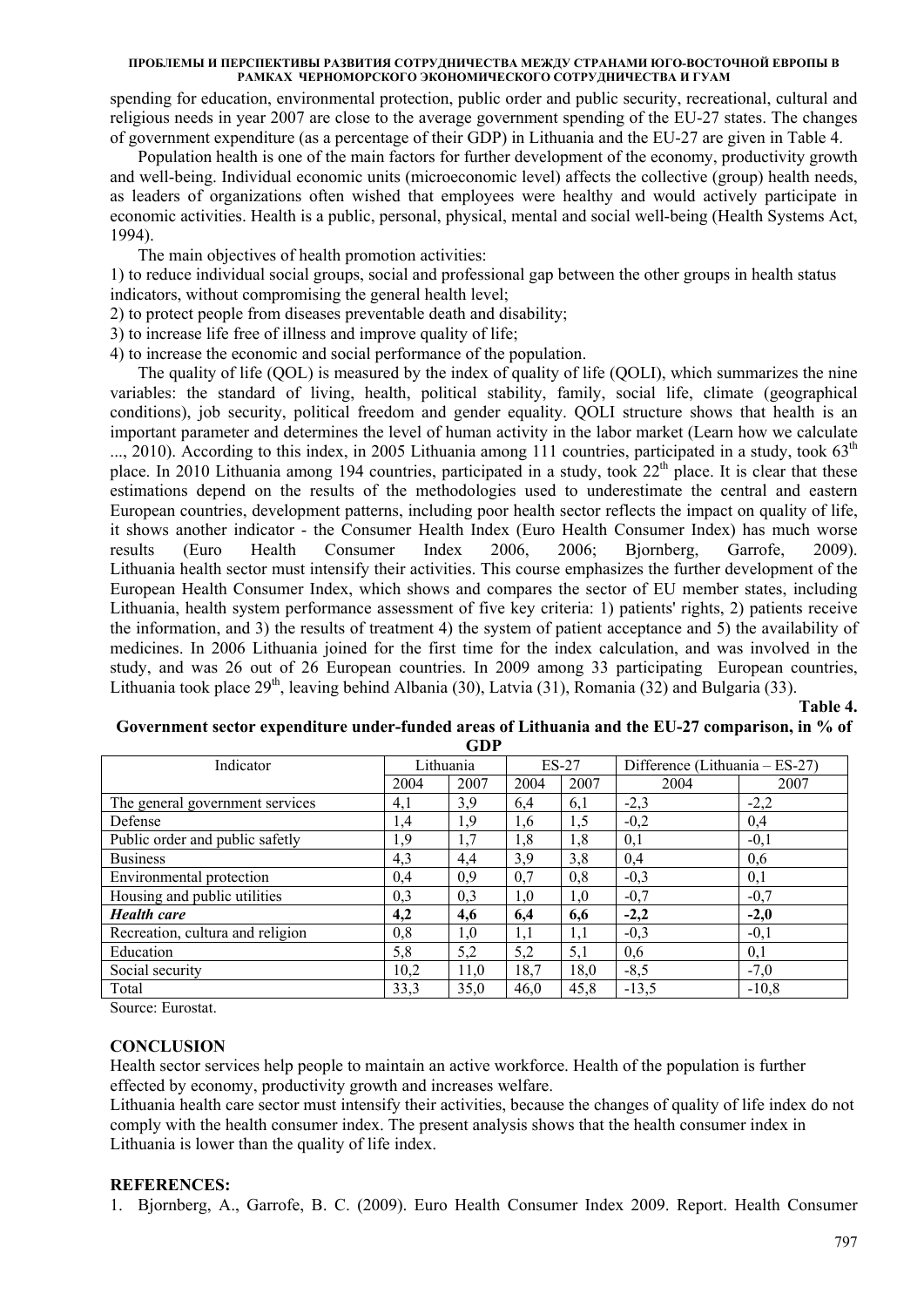Powerhouse.

- 2. Buivydas, R., Černiauskas, G., Černiauskas, N., Grybauskas, V.J., Jankauskienė, D., Kairys, J., Kairys, Z., Kalėdienė, R., Kumpienė, J., Panovas I., Sužiedelytė, O. (2010). Lietuvos sveikatos sektorius amžių sandūroje. Vilnius, Sveikatos ekonomikos centras.
- 3. Čaplikas, V. (2006). Kaimiškųjų vietovių įtaką Lietuvos regionų gyvenimo kokybei ir sanglaudai. Mokslinio tyrimo ataskaita.
- 4. Čiutiene, R., Adamoniene, R. (2009). Interaction between Employee's Interests and Attitude Towards Work as Well as Influence When Forming Career. Inzinerine Ekonomika-Engineering Economics (5), 48-55.
- 5. Euro Health Consumer Index 2006. (2006). Health Consumer Powerhouse.
- 6. EUROSTAT. (2010).
- 7. Furmanavičius, T. (2001). Gyvenimo kokybės tyrimai medicinoje. Biomedicina. T.1, Nr.2.
- 8. Jankauskienė, D., Pečiūra, R. (2007). Sveikatos politika ir valdymas. Vadovėlis. Vilnius, Mykolo Romerio universitetas.
- 9. Janušonis, V. (2008). Sveikata ir valdoma sveikatos priežiūra: sampratos, sąsajos, kryptys, vadybiniai aspektai. Monografija. Klaipėda, S.Jokužio leidykla-spaustuvė.
- 10. Kazlauskaite, R., Buciuniene, I. (2008). The Role of Human Resources and Their Management in the Establishment of Sustainable Competitive Advantage. Inzinerine Ekonomika-Engineering Economics (60), 78-84.
- 11. Kalėdienė, R. (2004). Šiuolaikinės vadybos sistemos svarba Lietuvoe sveikatos sistemos reformų plėtrai. Medicina. (Kaunas), 40 (9).
- 12. Kilijoniene, A., Simanaviciene, Z., Simanavicius, A. (2010). The Evaluation of Social and Economic Development of the Region. Inzinerine Ekonomika-Engineering Economics 21(1), 68-79.
- 13. Learn how we calculate the Qualiry of Life Index. (2010). International Living. http://internationalliving.com/2010/02/learn-scores-quality.
- 14. Lloyd, J.,Wait, S. (2005). Integrated care: a guide for policymakers. London, Alliance for Health and Future.
- 15. Lietuvos statistikos departamentas, (2010). http://www. stat.gov. lt.
- 16. Milaševičiūtė, V., Pukelienė, V., Vilkas, E. (2006). Indeksas gyvenimo kokybei matuoti: analizė, vertinimas ir tyrimas Lietuvos atveju. Organizacijų vadyba: sisteminiai tyrimai. Kaunas: VDU, Nr.39.
- 17. Paslaugos 2007. (2008). Vilnius, Statistikos departamentas.
- 18. Sakalas, A. (2008). Human Resources Management as Science and Studies at KTU Economics and Management Faculty. Inzinerine Ekonomika-Engineering Economics 4(59), 46-52.
- 19. Snieska, V., Bruneckiene, J. (2009). Measurement of Lithuanian Regions by Regional Competitiveness Index. Inzinerine Ekonomika-Engineering Economics 1(61), 45-57.
- 20. Susniene, D., Burkauskas, A. (2009). The Concepts of Quality of Life and Happiness Correlation and Differences. Inzinerine Ekonomika-Engineering Economics (3), 48-55.
- 21. Sveikatos sistemos įstatymas, 1994, Valstybės žinios, 1994, Nr.63-1231.
- 22. Šumskienė, J. (2005). Gyvenimo kokybės įvertinimas ir praktinė reikšmė. Gydymo menas 10. http://www.medicine.lt/index.php?pagrid=leidiniai&subid=gm&strid=2491
- 23. Vitunskienė, V., Jazepcikas, D., Janušauskaitė, G. (2007). The uneveness of life quality in Lithuania's rural areas: economic and social dimensions. In Proceedings of International Symposium "The Role of Social Capital and Grass-Roots in Initiatives in Rural Development. Zhytomyr, 1(8): 263-270.
- 24. Акопян, А.С., Шиленко, Ю.В., Юрьева, Т.В. (2003). Индустрия здоровья: экономика и управление. Москва, Дрофа.

# **SUMMARY**

The analysis showed that the country's development level directly influences the level of health care sector and vise versus. The paper analyzes the health services sector and its changes in Lithuania, describes the essence quality of life. Health sector expenditure is an investment for the present and future of various levels, both for individual and society as a whole.

**Keywords:** health care, quality of life, workforce.

# **РЕЗЮМЕ**

Анализ показал, что уровень развития страны непосредственно влияет на уровень сектора здравоохранения. В статье анализируется сектор услуг здравоохранения и его изменения в Литве, описывается сущность качества жизни, вкладываемые в расходы сектора здравоохранения,